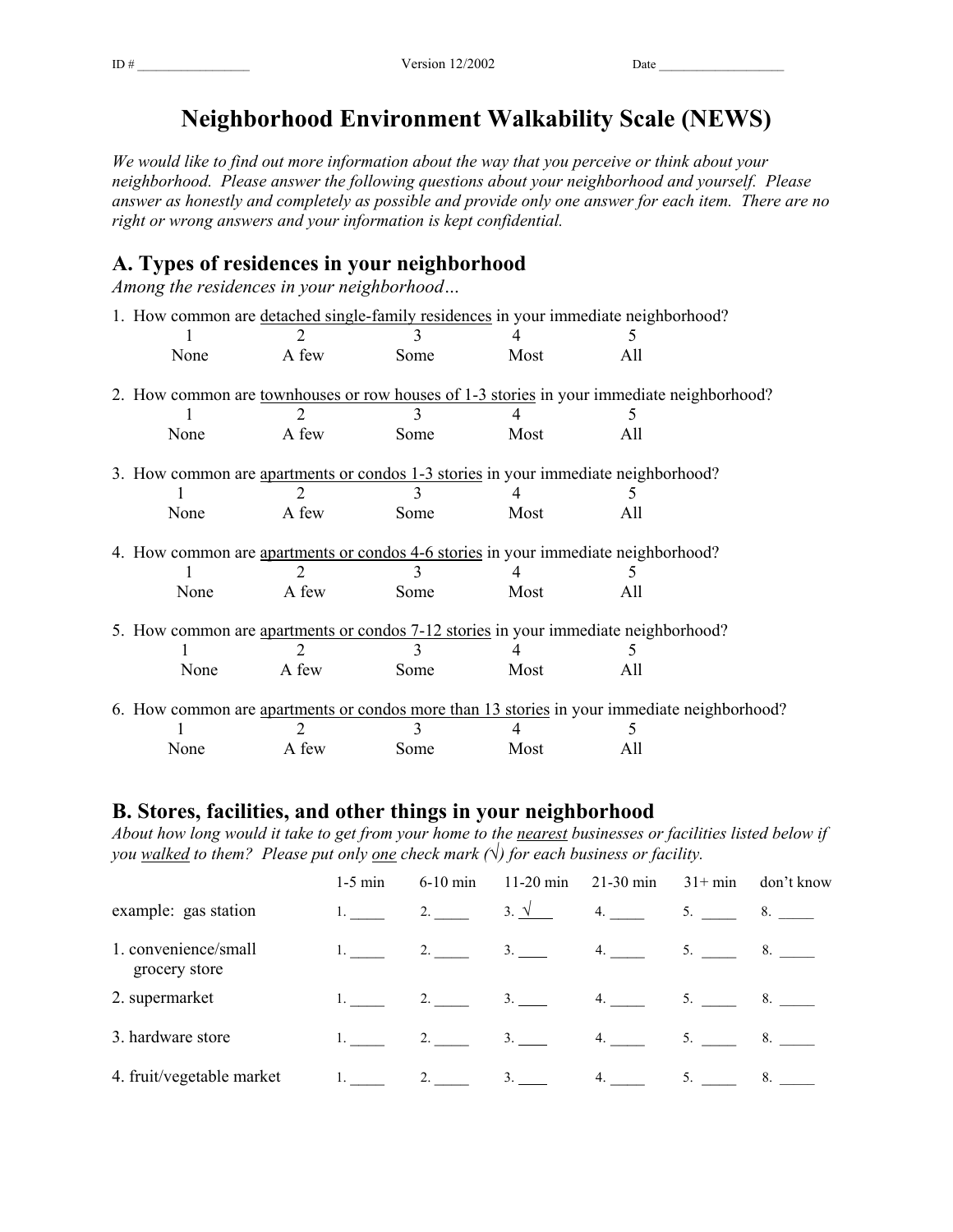|                                                                                                            | $1-5$ min            | $6-10$ min | $11-20$ min | 21-30 min     | $31+ min$ | don't know                                                |
|------------------------------------------------------------------------------------------------------------|----------------------|------------|-------------|---------------|-----------|-----------------------------------------------------------|
| 5. laundry/dry cleaners                                                                                    | 1.                   | 2.         | 3.          | 4.            | 5.        | 8.                                                        |
| 6. clothing store                                                                                          | 1. $\qquad$          | 2.         | 3.          | 4.            |           | 5. 8.                                                     |
| 7. post office                                                                                             | 1.                   | 2.         | 3.          | 4.            |           | $5. \_ 8. \_$                                             |
| 8. library                                                                                                 | 1. $\qquad$          | 2.         | 3.          | 4.            |           | 5. 8.                                                     |
| 9. elementary school                                                                                       | 1.                   | 2.         | 3.          | 4.            |           | $5. \_ 8. \_$                                             |
| 10. other schools                                                                                          | 1.                   | 2.         | 3.          | 4.            |           | $5. \_ 8. \_$                                             |
| 11. book store                                                                                             | 1.                   | 2.         | 3.          | 4.            |           | $5. \underline{\hspace{1cm}} 8. \underline{\hspace{1cm}}$ |
| 12. fast food restaurant                                                                                   | $1.$ $\blacksquare$  | 2.         | 3.          | 4.            |           | $5. \_ 8. \_$                                             |
| 13. coffee place                                                                                           | 1.                   | 2.         | 3.          | 4.            |           | $5. \_ 8. \_$                                             |
| 14. bank/credit union                                                                                      | 1.                   | 2.         | 3.          | 4.            |           | $5. \_ 8. \_$                                             |
| 15. non-fast food<br>restaurant                                                                            | $1.$ $\qquad \qquad$ | 2.         | 3.          | 4.            |           | $5. \_ 8. \_$                                             |
| 16. video store                                                                                            | 1.                   | 2.         | 3.          | 4.            |           | $5. \underline{\hspace{1cm}} 8. \underline{\hspace{1cm}}$ |
| 17. pharmacy/drug store                                                                                    | 1.                   |            | 2. $3.$     | 4.            |           | $5.$ 8.                                                   |
| 18. salon/barber shop                                                                                      | 1.                   | 2.         | 3.          | 4.            |           | $5. \underline{\hspace{1cm}} 8. \underline{\hspace{1cm}}$ |
| 19. your job or school<br>[check here ________ if do not have work away from home or do not attend school] | 1.                   | 2.         | 3.          | 4.            |           | $5. \underline{\hspace{1cm}} 8. \underline{\hspace{1cm}}$ |
| 20. bus or trolley stop                                                                                    |                      |            |             | $3.$ 4. 5. 8. |           |                                                           |
| 21. park                                                                                                   | 1.                   | 2.         | 3.          | 4.            | 5.        | 8.                                                        |
| 22. recreation center                                                                                      | 1.                   | 2.         | 3.          | 4.            | 5.        | 8.                                                        |
| 23. gym or fitness facility                                                                                | 1.                   | 2.         | 3.          | 4.            | 5.        | 8.                                                        |

## **C. Access to services**

*Please circle the answer that best applies to you and your neighborhood. Both local and within walking distance mean within a 10-15 minute walk from your home.* 

1. I can do most of my shopping at local stores.

| strongly | somewhat | somewhat | strongly |
|----------|----------|----------|----------|
| disagree | disagree | agree    | agree    |

2. Stores are within easy walking distance of my home.

| strongly | somewhat | somewhat | strongly |
|----------|----------|----------|----------|
| disagree | disagree | agree    | agree    |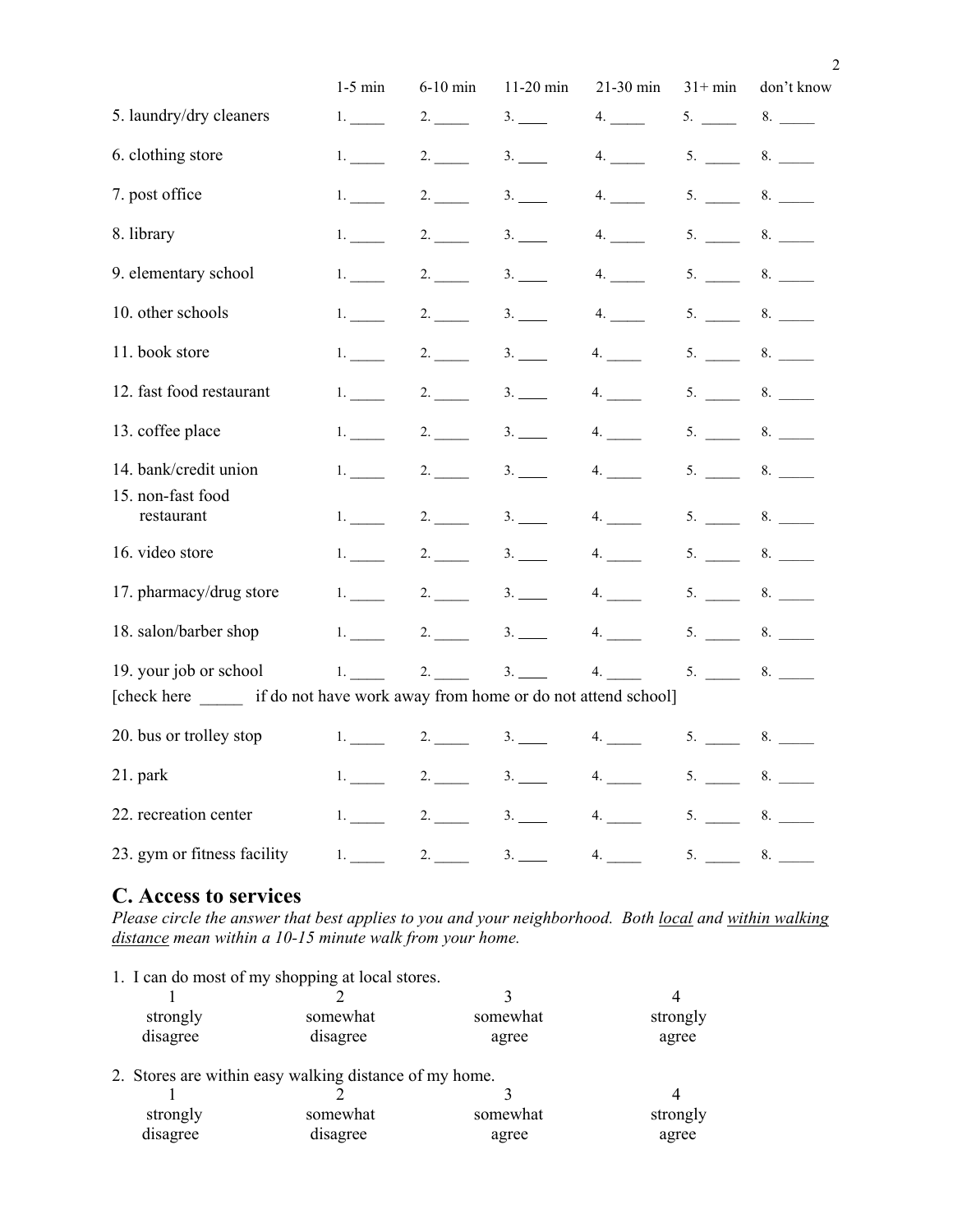|          | 3. Parking is difficult in local shopping areas.                                          |          |          |
|----------|-------------------------------------------------------------------------------------------|----------|----------|
|          |                                                                                           | 3        | 4        |
| strongly | somewhat                                                                                  | somewhat | strongly |
| disagree | disagree                                                                                  | agree    | agree    |
|          | 4. There are many places to go within easy walking distance of my home.                   |          |          |
|          | 2                                                                                         | 3        | 4        |
| strongly | somewhat                                                                                  | somewhat | strongly |
| disagree | disagree                                                                                  | agree    | agree    |
|          | 5. It is easy to walk to a transit stop (bus, train) from my home.                        |          |          |
|          |                                                                                           |          | 4        |
| strongly | somewhat                                                                                  | somewhat | strongly |
| disagree | disagree                                                                                  | agree    | agree    |
|          | 6. The streets in my neighborhood are hilly, making my neighborhood difficult to walk in. |          |          |
|          |                                                                                           |          | 4        |
| strongly | somewhat                                                                                  | somewhat | strongly |
| disagree | disagree                                                                                  | agree    | agree    |

7. There are many canyons/hillsides in my neighborhood that limit the number of routes for getting from place to place.

| strongly | somewhat | somewhat | strongly |
|----------|----------|----------|----------|
| disagree | disagree | agree    | agree    |

### **D. Streets in my neighborhood**

*Please circle the answer that best applies to you and your neighborhood.*

1. The streets in my neighborhood do not have many, or any, cul-de-sacs (dead-end streets).

| strongly | somewhat | somewhat | strongly |
|----------|----------|----------|----------|
| disagree | disagree | agree    | agree    |

2. There are walkways in my neighborhood that connect cul-de-sacs to streets, trails, or other cul-de-sacs. 1 2 3 4 strongly somewhat somewhat somewhat strongly disagree disagree agree agree agree

3. The distance between intersections in my neighborhood is usually short (100 yards or less; the length of a football field or less).

| strongly | somewhat                                                     | somewhat | strongly |
|----------|--------------------------------------------------------------|----------|----------|
| disagree | disagree                                                     | agree    | agree    |
|          | 4. There are many four-way intersections in my neighborhood. |          |          |
|          |                                                              |          |          |
| strongly | somewhat                                                     | somewhat | strongly |
| disagree | disagree                                                     | agree    | agree    |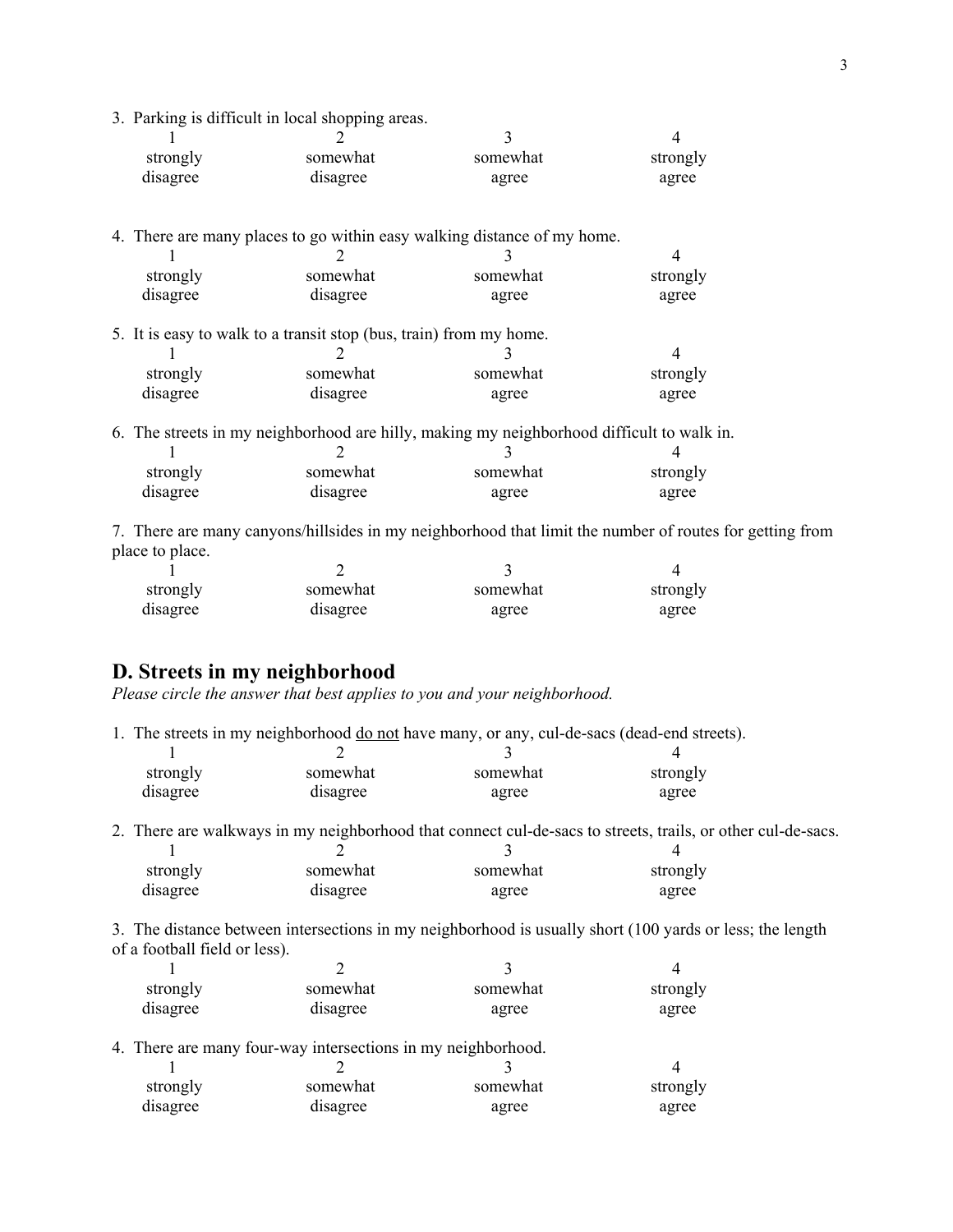5. There are many alternative routes for getting from place to place in my neighborhood. (I don't have to go the same way every time.)

| strongly | somewhat | somewhat | strongly |
|----------|----------|----------|----------|
| disagree | disagree | agree    | agree    |

## **E. Places for walking and cycling**

*Please circle the answer that best applies to you and your neighborhood.* 

| 1. There are sidewalks on most of the streets in my neighborhood. |          |          |          |  |
|-------------------------------------------------------------------|----------|----------|----------|--|
|                                                                   |          |          |          |  |
| strongly                                                          | somewhat | somewhat | strongly |  |
| disagree                                                          | disagree | agree    | agree    |  |

2. The sidewalks in my neighborhood are well maintained (paved, even, and not a lot of cracks). 1 2 3 4

| strongly | somewhat | somewhat | strongly |
|----------|----------|----------|----------|
| disagree | disagree | agree    | agree    |

|          | 3. There are bicycle or pedestrian trails in or near my neighborhood that are easy to get to. |          |          |
|----------|-----------------------------------------------------------------------------------------------|----------|----------|
|          |                                                                                               |          |          |
| strongly | somewhat                                                                                      | somewhat | strongly |
| disagree | disagree                                                                                      | agree    | agree    |

4. Sidewalks are separated from the road/traffic in my neighborhood by parked cars. 1 2 3 4

| strongly | somewhat | somewhat | strongly |
|----------|----------|----------|----------|
| disagree | disagree | agree    | agree    |

5. There is a grass/dirt strip that separates the streets from the sidewalks in my neighborhood. 1 2 3 4 strongly somewhat somewhat somewhat strongly disagree disagree agree agree agree

#### **F. Neighborhood surroundings**

*Please circle the answer that best applies to you and your neighborhood* 

1. There are trees along the streets in my neighborhood.

| strongly | somewhat | somewhat | strongly |
|----------|----------|----------|----------|
| disagree | disagree | agree    | agree    |

2. Trees give shade for the sidewalks in my neighborhood.

| strongly | somewhat | somewhat | strongly |
|----------|----------|----------|----------|
| disagree | disagree | agree    | agree    |

3. There are many interesting things to look at while walking in my neighborhood.

| strongly | somewhat | somewhat | strongly |
|----------|----------|----------|----------|
| disagree | disagree | agree    | agree    |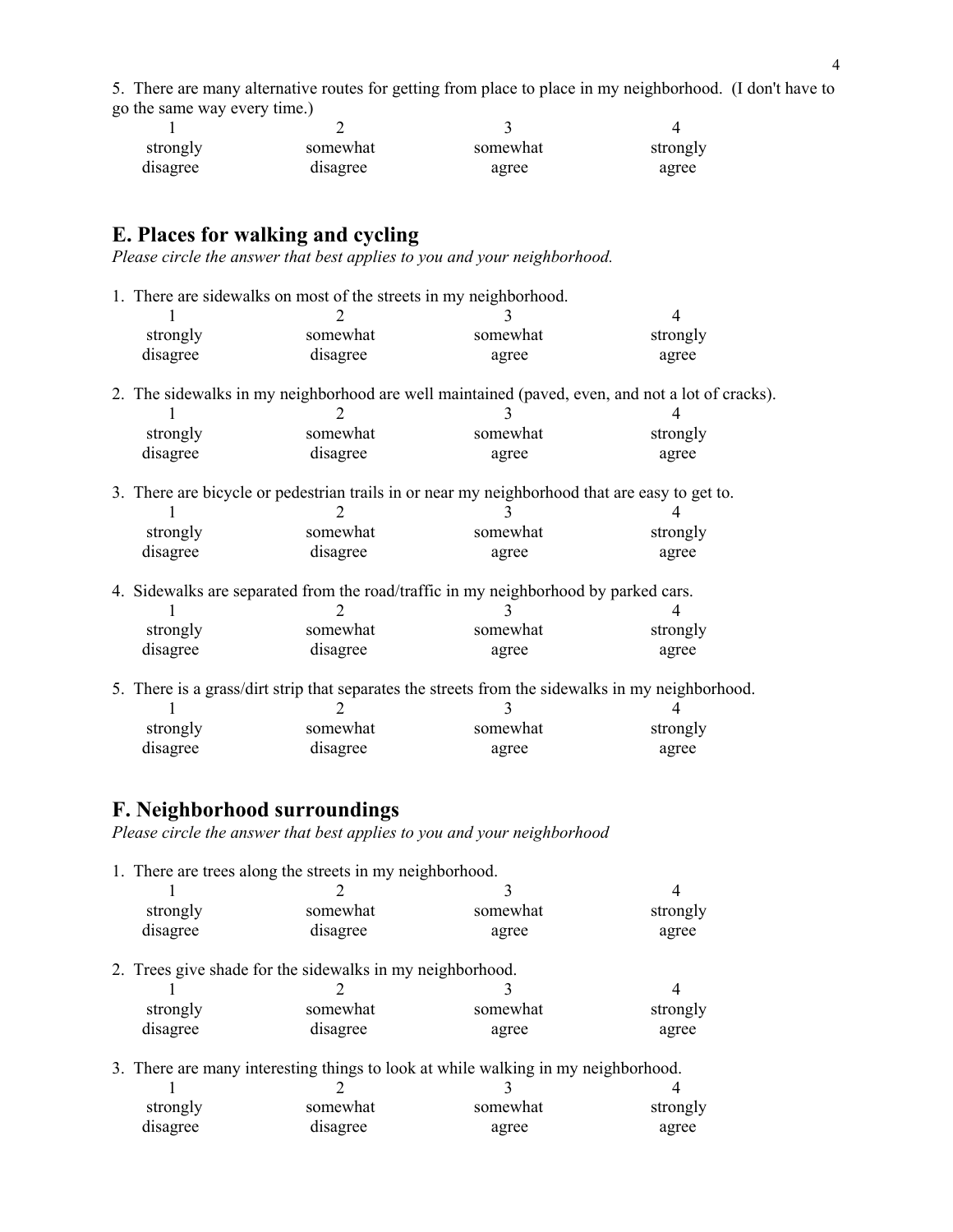| 4. My neighborhood is generally free from litter. |          |                                                                                              |          |          |  |
|---------------------------------------------------|----------|----------------------------------------------------------------------------------------------|----------|----------|--|
|                                                   |          |                                                                                              |          |          |  |
|                                                   | strongly | somewhat                                                                                     | somewhat | strongly |  |
|                                                   | disagree | disagree                                                                                     | agree    | agree    |  |
|                                                   |          | 5. There are many attractive natural sights in my neighborhood (such as landscaping, views). |          |          |  |
|                                                   |          |                                                                                              |          |          |  |
|                                                   | strongly | somewhat                                                                                     | somewhat | strongly |  |
|                                                   | disagree | disagree                                                                                     | agree    | agree    |  |
|                                                   |          | 6. There are attractive buildings/homes in my neighborhood.                                  |          |          |  |
|                                                   |          |                                                                                              |          | 4        |  |
|                                                   | strongly | somewhat                                                                                     | somewhat | strongly |  |
|                                                   | disagree | disagree                                                                                     | agree    | agree    |  |

#### **G. Safety from traffic**

*Please circle the answer that best applies to you and your neighborhood.*

1. There is so much traffic along the street I live on that it makes it difficult or unpleasant to walk in my neighborhood.

| strongly | somewhat | somewhat | strongly |
|----------|----------|----------|----------|
| disagree | disagree | agree    | agree    |

2. There is so much traffic along nearby streets that it makes it difficult or unpleasant to walk in my neighborhood.

| strongly | somewhat | somewhat | strongly |
|----------|----------|----------|----------|
| disagree | disagree | agree    | agree    |

3. The speed of traffic on the street I live on is usually slow (30 mph or less).

| strongly | somewhat | somewhat | strongly |
|----------|----------|----------|----------|
| disagree | disagree | agree    | agree    |

4. The speed of traffic on most <u>nearby</u> streets is usually slow (30 mph or less).<br> $\frac{1}{2}$ 1 2 3 4 strongly somewhat somewhat somewhat strongly

| $5000H + 19$ | <b>SULLYWING</b> | <b>SULLYWING</b> | $\frac{1}{2}$ |
|--------------|------------------|------------------|---------------|
| disagree     | disagree         | agree            | agree         |
|              |                  |                  |               |

|          | 5. Most drivers exceed the posted speed limits while driving in my neighborhood. |          |          |  |  |  |
|----------|----------------------------------------------------------------------------------|----------|----------|--|--|--|
|          |                                                                                  |          |          |  |  |  |
| strongly | somewhat                                                                         | somewhat | strongly |  |  |  |
| disagree | disagree                                                                         | agree    | agree    |  |  |  |

|          |          |          | 6. There are crosswalks and pedestrian signals to help walkers cross busy streets in my neighborhood. |  |
|----------|----------|----------|-------------------------------------------------------------------------------------------------------|--|
|          |          |          |                                                                                                       |  |
| strongly | somewhat | somewhat | strongly                                                                                              |  |
| disagree | disagree | agree    | agree                                                                                                 |  |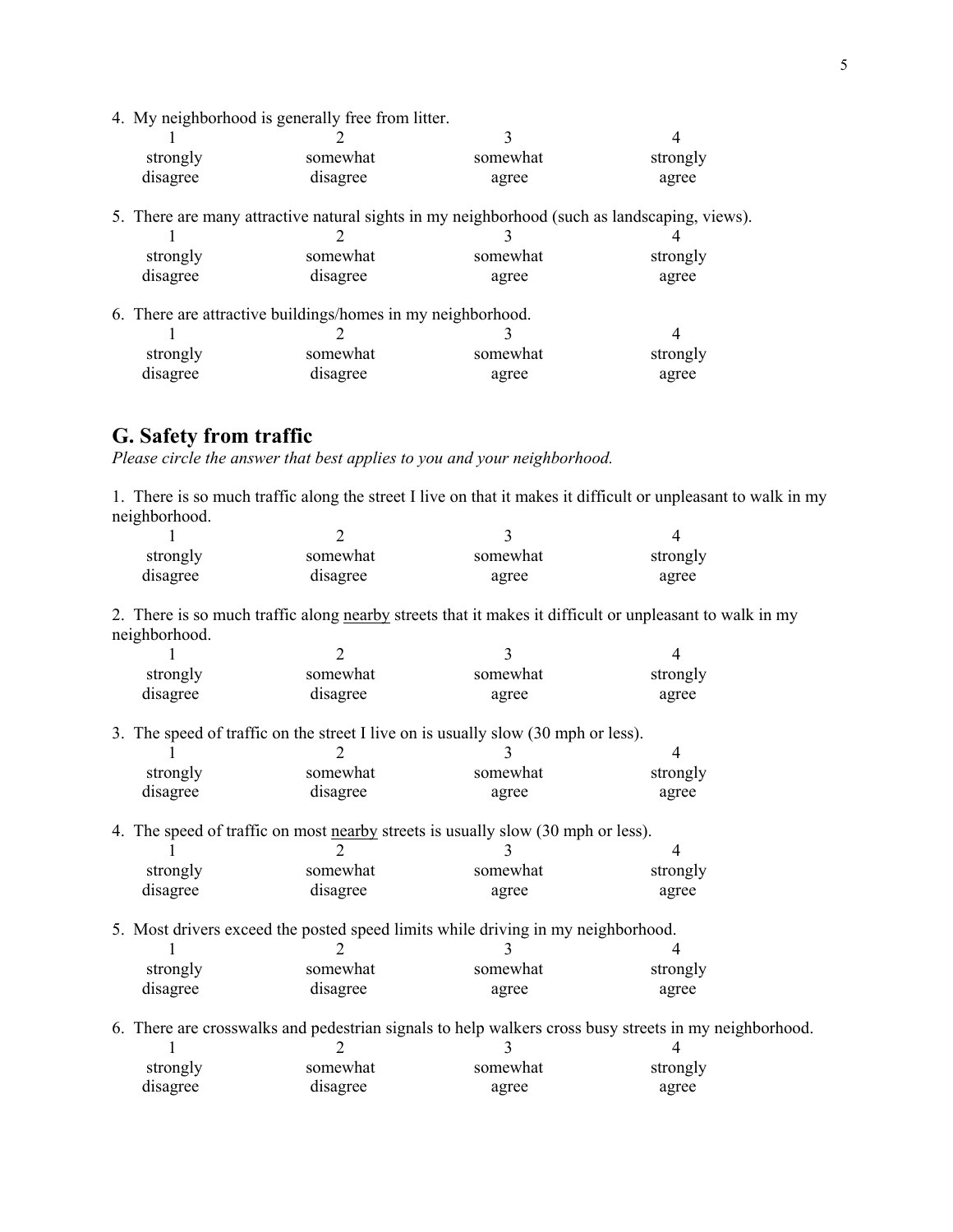7. The crosswalks in my neighborhood help walkers feel safe crossing busy streets.

| strongly | somewhat | somewhat | strongly |
|----------|----------|----------|----------|
| disagree | disagree | agree    | agree    |

8. When walking in my neighborhood, there are a lot of exhaust fumes (such as from cars, buses).

| strongly | somewhat | somewhat | strongly |
|----------|----------|----------|----------|
| disagree | disagree | agree    | agree    |

## **H. Safety from crime**

*Please circle the answer that best applies to you and your neighborhood.* 

|                                                                               | 1. My neighborhood streets are well lit at night.                                                    |                |          |          |  |  |  |
|-------------------------------------------------------------------------------|------------------------------------------------------------------------------------------------------|----------------|----------|----------|--|--|--|
|                                                                               |                                                                                                      |                | 3        | 4        |  |  |  |
|                                                                               | strongly                                                                                             | somewhat       | somewhat | strongly |  |  |  |
|                                                                               | disagree                                                                                             | disagree       | agree    | agree    |  |  |  |
|                                                                               |                                                                                                      |                |          |          |  |  |  |
|                                                                               | 2. Walkers and bikers on the streets in my neighborhood can be easily seen by people in their homes. |                |          |          |  |  |  |
|                                                                               |                                                                                                      |                | 3        |          |  |  |  |
|                                                                               | strongly                                                                                             | somewhat       | somewhat | strongly |  |  |  |
|                                                                               | disagree                                                                                             | disagree       | agree    | agree    |  |  |  |
|                                                                               |                                                                                                      |                |          |          |  |  |  |
|                                                                               | 3. I see and speak to other people when I am walking in my neighborhood.                             |                |          |          |  |  |  |
|                                                                               |                                                                                                      |                |          | 4        |  |  |  |
|                                                                               | strongly                                                                                             | somewhat       | somewhat | strongly |  |  |  |
|                                                                               | disagree                                                                                             | disagree       | agree    | agree    |  |  |  |
|                                                                               |                                                                                                      |                |          |          |  |  |  |
|                                                                               | 4. There is a high crime rate in my neighborhood.                                                    |                |          |          |  |  |  |
|                                                                               | 1                                                                                                    | $\mathfrak{D}$ | 3        | 4        |  |  |  |
|                                                                               | strongly                                                                                             | somewhat       | somewhat | strongly |  |  |  |
|                                                                               | disagree                                                                                             | disagree       | agree    | agree    |  |  |  |
|                                                                               |                                                                                                      |                |          |          |  |  |  |
|                                                                               | 5. The crime rate in my neighborhood makes it unsafe to go on walks during the day.                  |                |          |          |  |  |  |
|                                                                               |                                                                                                      |                | 3        | 4        |  |  |  |
|                                                                               | strongly                                                                                             | somewhat       | somewhat | strongly |  |  |  |
|                                                                               | disagree                                                                                             | disagree       | agree    | agree    |  |  |  |
| 6. The crime rate in my neighborhood makes it unsafe to go on walks at night. |                                                                                                      |                |          |          |  |  |  |
|                                                                               |                                                                                                      |                |          |          |  |  |  |
|                                                                               |                                                                                                      |                |          | 4        |  |  |  |
|                                                                               | strongly                                                                                             | somewhat       | somewhat | strongly |  |  |  |
|                                                                               | disagree                                                                                             | disagree       | agree    | agree    |  |  |  |
|                                                                               |                                                                                                      |                |          |          |  |  |  |